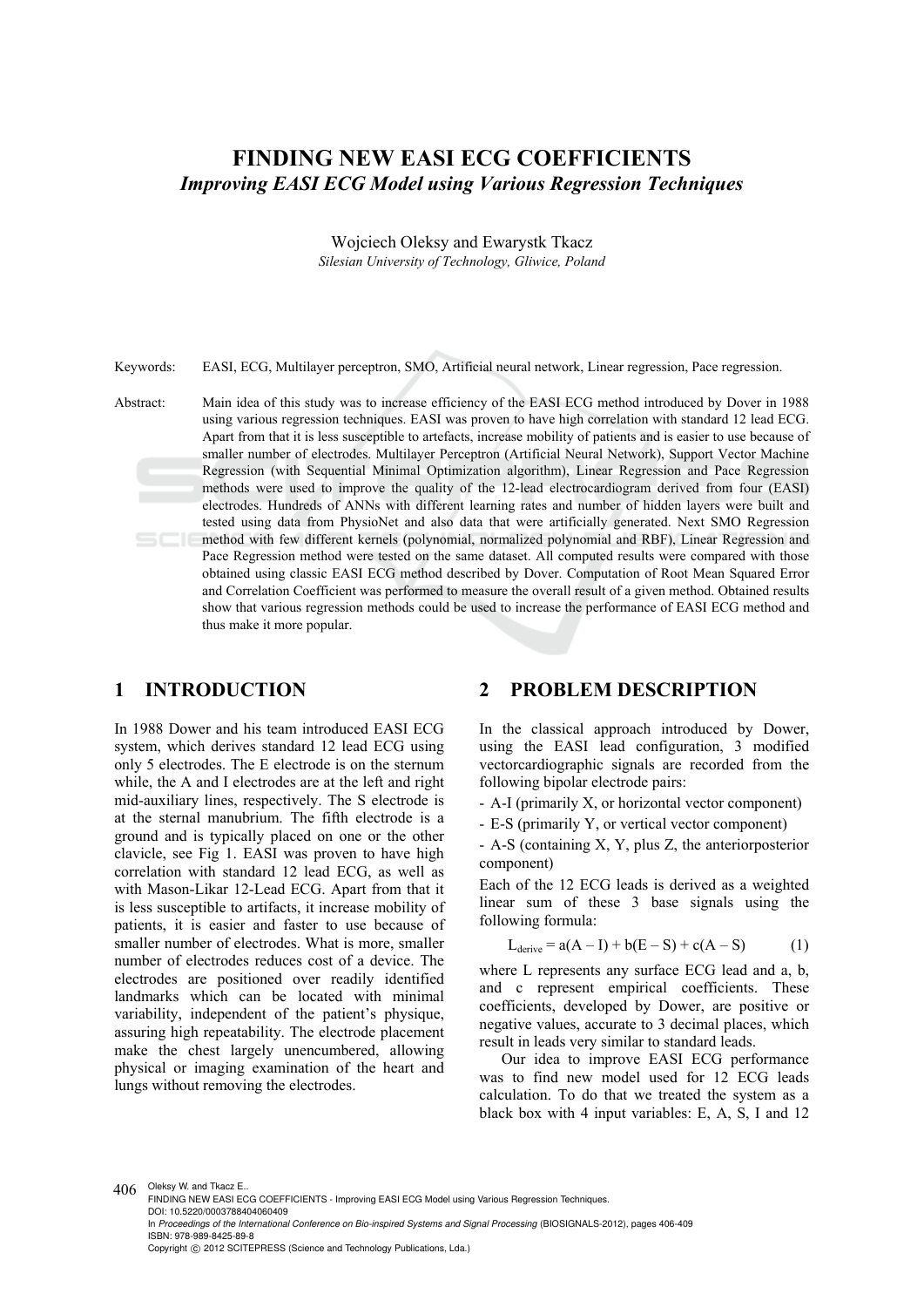

Figure 1: Lead placement for the EASI system (A) and the Mason-Likar (B) 12-lead electrocardiogram.

output variables: I, II, III, aVR, aVL, aVF, V1, V2, V3, V4, V5, V6 and we used various regression techniques to build a model.

# **3 USED METHODS**

Four different regression methods were tested to find a best fitting model, namely Artificial Neural Network (ANN), Support Vector Regression with Sequential Minimal Optimization algorithm used, Linear Regression and Pace Regression.

## **3.1 Artificial Neural Network**

ANN is a system inspired by the operation of biological neural networks, in other words, is an emulation of biological neural system. We used Multilayer Perceptron (MLP) to build the model. The Multilayer Perceptron method was proven by the Cybenko theorem to be a universal function approximator. It uses a backpropagation technique to train the network. In our experiments MLP used a sigmoid activation function:

$$
\phi(y_i) = (1 + e^{-v_i})^{-1} \tag{2}
$$

where  $y_i$  is the output of the ith node (neuron) and  $y_i$ is the weighted sum of the input synapses. Activation function determine whether or not a neuron fires. The multilayer perceptron consists of three or more layers (an input and an output layer with one or more hidden layers) of nonlinearlyactivating nodes. Each node in one layer connects with a certain weight  $w_{ii}$  to every node in the following layer. Learning in the network is done by changing connection weights after each piece of data is processed, based on the amount of error in the output compared to the expected result. To obtain

the best model hundreds of different networks were built, with different values of learning rate and various number of hidden layers (nodes).

## **3.2 Support Vector Regression**

 $HNI$ The Support Vector algorithm is a nonlinear generalization of the Generalized Portrait algorithm developed in Russia in the sixties. As such, it is firmly grounded in the framework of statistical learning theory, or VC theory, which has been developed over the last three decades by Vapnik and Chervonenkis. Due to this industrial context, SV research has up to date had a sound orientation towards real-world applications. Initial work focused on OCR (optical character recognition). Within a short period of time, SV classifiers became competitive with the best available systems for both OCR and object recognition tasks. We tested three kernels for SV regression:

- The RBF kernel.
- The polynomial kernel.
- The normalized polynomial kernel.

## **3.3 Linear Regression**

The next regression technique used was a classic linear regression. In general this technique fits a linear model to a set of data. Because the model generated is a linear model this approach is simple and easy to use, which makes this approach extensively used in practical applications.

## **3.4 Pace Regression**

Last method used was Pace Regression method. Pace Regression improves on classical ordinary least squares (OLS) regression by evaluating the effect of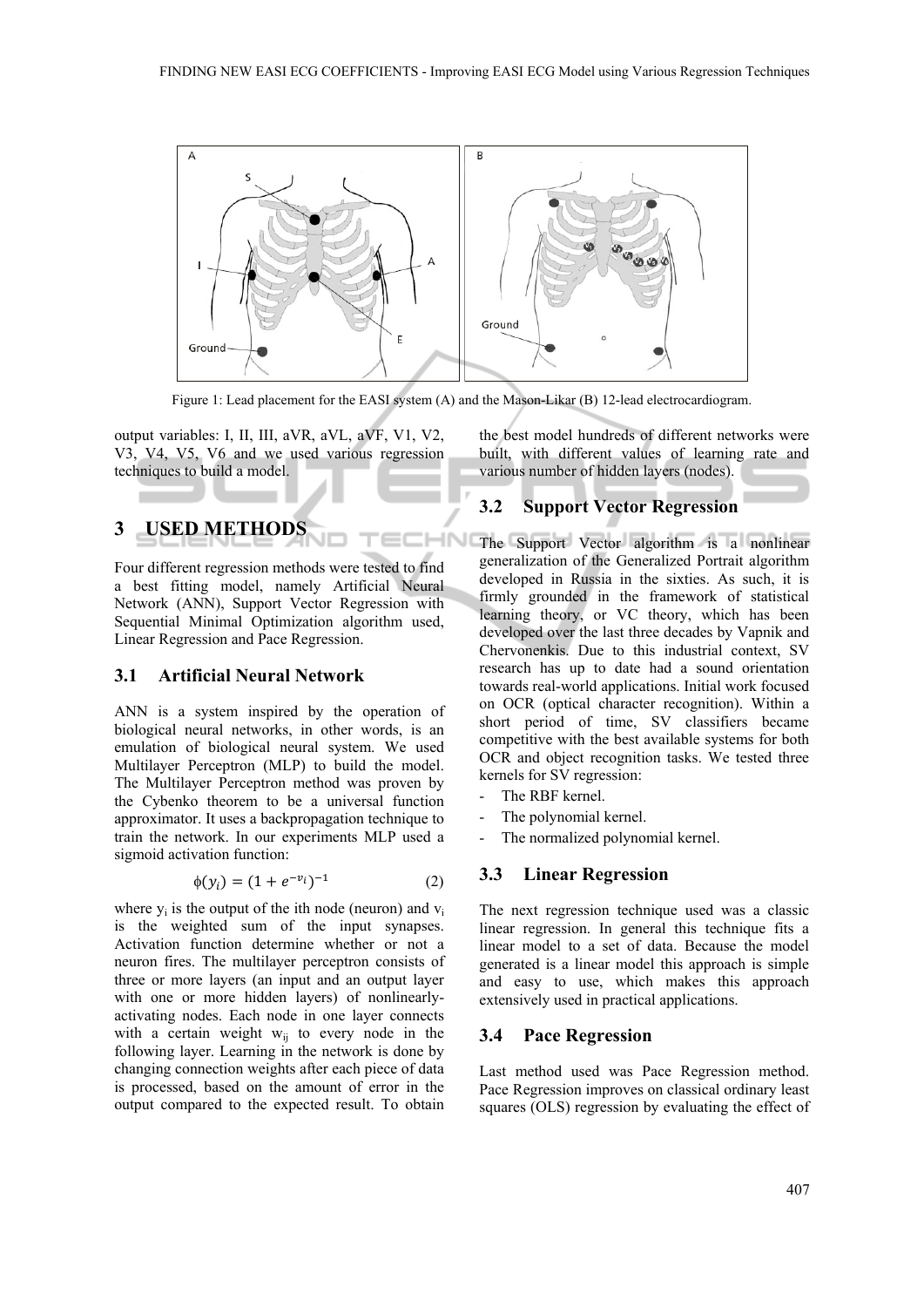each variable and using a clustering analysis to improve the statistical basis for estimating their contribution to overall regression. As well as outperforming OLS, it also outperform – in a remarkably general sense – other linear modelling techniques in the literature, including subset selection procedures, which seek a reduction in dimensionality that falls out as a natural byproduct of pace regression.

## **4 RESULTS**

#### **4.1 Improved Model**

Based on results obtained from all tested methods one linear model was generated:

$$
aVF = 0.2143 \times E + 0.1146 \times A
$$
  
-1.0935 \times S + 0.7287 \times I - 3.0685 (3)  

$$
aVL = -0.1298 \times E + 0.5988 \times S
$$
  
-1.6804 \times I + 2.3043 (4)

$$
aVR = -0.0845 \times E - 0.1195 \times A + 0.4929
$$
  
× S + 0.9408 × I + 0.7811 (5)

$$
I = -0.0302 \times E + 0.083 \times A + 0.0718
$$
  
 
$$
\times S - 1.7402 \times I
$$
  
 
$$
+ 1.0043
$$
 (6)

$$
II = 0.1992 \times E + 0.1561 \times A - 1.0576
$$
  
 
$$
\times S - 0.1414 \times I - 2.5664
$$
 (7)

$$
III = 0.2295 \times E + 0.0731 \times A - 1.1295
$$
  
 
$$
\times S + 1.5988 \times I
$$
  
 
$$
-3.5707
$$
 (8)

$$
V1 = 0.6344 \times E + 0.0799 \times A + 0.501
$$
  
 
$$
\times S + 0.4933 \times I
$$
  
 
$$
+ 4.0389
$$
 (9)

$$
V2 = 1.0836 \times E - 0.095 \times A + 0.5252
$$
  
 
$$
\times S - 1.249 \times I
$$
  
 
$$
+ 13.6635
$$
 (10)

$$
V3 = 0.7993 \times E + 0.2801 \times A + 0.0881
$$
  
 
$$
\times S - 2.3115 \times I
$$
  
 
$$
+ 5.0573
$$
 (11)

$$
V4 = 0.368 \times E + 1.2349 \times A + 0.0869
$$
  
 
$$
\times S - 1.1872 \times I - 2.2414
$$
 (12)

$$
V5 = 0.1384 \times E + 1.5578 \times A + 0.0865
$$
  
 
$$
\times S + 0.3616 \times I + 0.024
$$
 (13)

$$
V6 = 0.0362 \times E + 1.2552 \times A - 0.1469
$$
  
× S + 0.706 × I  
-1.2352 (14)

#### **4.2 Results Comparison**

Each model calculation was 10 fold cross validated.

All results are based on data from PhysioNet database and also on data that were artificially generated according to the following equations (described in the paper "Investigation Of A Transfer Function Between Standard 12-Lead ECG And EASI ECG"):

$$
E = 6.4073889 \times II 4.58091464 \times aVR +\n4.4236590 \times aVF + 1.4023342 \times V1 -\n0.2316670 \times V2 + 0.63803224 \times V3
$$
\n(15)  
\n0.3104148 \times V4 0.5253245 \times V5 + 0.7453142  
\n× V6  
\nA = 0.1205489 \times I + 0.1440902 \times aVL  
\n0.07460267 \times V1 - 0.005248586 \times V2 +  
\n0.04413031 \times V3 0.001846735 \times V4 +  
\n0.14529887 \times V5 + 0.5326776 \times V6  
\nS = 0.9615144 \times II + 0.07950829 \times aVL +  
\n0.21000511 \times aVF - 0.096557012 \times V1 +  
\n0.3608502 \times V2 0.32692627 \times V3 +  
\n0.252434208 \times V4 + 0.04650518 \times V5  
\n0.1318653 \times V6  
\nI = 0.1494002 \times I 0.24593780 \times aVL  
\n0.003465868 \times V1 - 0.1516211491 \times V2 + (18)

 $0.003463606 \times Y1 - 0.1316211491 \times Y2 + 0.2637671 \times Y3 + 0.17090946 \times Y4 +$  (18)  $0.03756737 \times V5 0.10936146 \times V6$ 

Calculated models were compared with results obtained using classical Dower approach and also with Improved EASI Coefficients described in the paper "Improved EASI Coefficients: Their Derivation, Values, and Performance" by Dirk Q. Feild, Charles L. Feldman, and B. Milan Horacek. To determine performance of all systems, for each of them correlation coefficient (Table 1) and root mean squared error (Table 2).

#### **4.3 Tables**

Table 1: Correlation coefficients comparison.

|                | Obtained | <b>EASI</b> Dower | <b>Improved EASI</b> |
|----------------|----------|-------------------|----------------------|
|                | Model    | approach          | Coefficients         |
| aVF            | 0,939    | 0.984             | 0,776                |
| aVL            | 0,966    | 0,955             | 0,922                |
| aVR            | 0,984    | 0,985             | 0,966                |
|                | 0,985    | 0.971             | 0.973                |
| $\mathbf{I}$   | 0,964    | 0,994             | 0,894                |
| Ш              | 0,941    | 0,963             | 0,786                |
| V <sub>1</sub> | 0.99     | 0,882             | 0,849                |
| V <sub>2</sub> | 0,984    | 0,968             | 0,872                |
| V <sub>3</sub> | 0,975    | 0.971             | 0,751                |
| V <sub>4</sub> | 0,971    | 0.981             | 0,851                |
| V5             | 0,992    | 0,977             | 0.97                 |
| V6             | 0,997    | 0,888             | 0,985                |